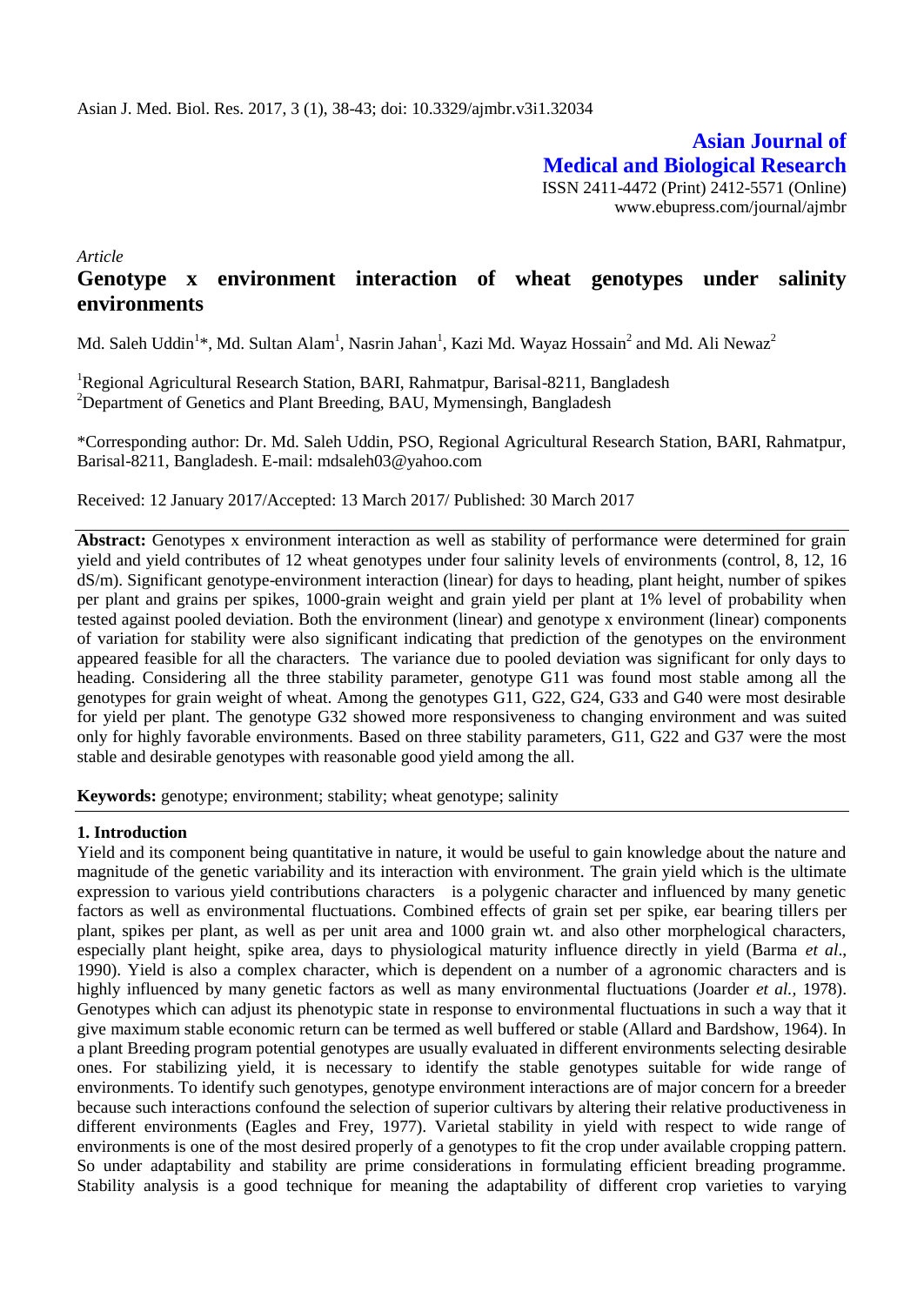environments (Morale *et al*., 1991). Therefore, the experiment was conducted to estimate the nature of genotype and environment interaction in wheat under artificially induced saline environment.

# **2. Materials and Methods**

## **2.1. Treatment**

In this experiment, 12 genotypes were evaluated under four artificially induced saline environment (control, 8, 12, 16 dS/m). List of wheat genotypes are shown in Table 1.

| Sl. No. | Genotype code # | <b>Variety/Line/Pedigree</b> | <b>Source</b> |                    |         |       |
|---------|-----------------|------------------------------|---------------|--------------------|---------|-------|
|         | G1              | Akber                        | Wheat         | Research           | Centre. | BARI, |
| 2       | G11             | Shatabdi                     |               | Joydebpur, Gazipur |         |       |
| 3       | G15             | <b>JUN/PRL</b>               |               |                    |         |       |
| 4       | G18             | Barkat/Bulbul                |               |                    |         |       |
| 5       | G <sub>22</sub> | Chirya-3                     |               |                    |         |       |
| 6       | G <sub>24</sub> | <b>PVN/BL1022</b>            |               |                    |         |       |
|         | G <sub>26</sub> | RAWAL-87                     |               |                    |         |       |
| 8       | G32             | YIE86-60774                  |               |                    |         |       |
| 9       | G33             | AKR/BALAKA//FAN/PVN          |               |                    |         |       |
| 10      | G37             | G162/BL1316//NL-297          |               |                    |         |       |
| 11      | G40             | <b>KRL 1-4</b>               |               |                    |         |       |
| 12      | G <sub>45</sub> | RAWAL87//BUC/BJY             |               |                    |         |       |

The experiment was conducted in pot culture under semi-controlled environment (inside plastic greenhouse) and natural light during the season of 2009-10. This was two factor experiment following randomized complete block design with three replications.

## **2.2. Pot preparation and plant raising**

Pots were prepared with the dried soil and evenly mixed well rotten cow dung at the ratio of 3:1 (by volume). Clean and dry plastic pots of 12 liter size were used for each hybrid. Each pot was then filled with 10 kg previously prepared growth media (soil and cow dung mixture). Fertilizations were done following BARC fertilizer recommendation guide-2005. After pot preparation ten seeds per pot were sown by making holes and keeping more or less equal distances. Ten days after germination five seedlings of each genotypes in each pot and after seedling establishment two uniform healthy plants were allowed to grow in each pot.

# **2.3. Salinity development**

Salt solution was prepared artificially by dissolving calculated amount of commercially available NaCl with tap water to make 80, 120 and 160 mM NaCl solution. The electric conductivity (EC) of the respective salt solutions was equivalent to 8, 12, 16 dS/m, respectively and 0.8 dS/m for tap water (control). The salt solution was applied with an increment of 30 mM at every alternate day till the respective concentrations were attained. Plants in control group were irrigated with tap water. Treatment solution was applied in excess so that extra solution dripped out from the bottoms of the pots (Ashraf and McNeilly, 1988; Aziz *et al.,* 2005, 06).

## **2.4. Data collection and analysis**

Days to heading, days to maturity, plant height (cm), number of spikes per plant, number of grains per spike, 1000-grain weight (g), grain yield/plant were recorded with standard procedure. Genotype and environmental interactions were estimated according to Eberhart and Russell (1966).

# **3. Results and Discussion**

# **3.1. Pooled analysis of variance**

The results of the pooled analysis of variance for relevant characters after Eberhart and Russell's model is presented in Table 2. Luthra *et al*. (1974) recommended Eberhart and Russell model for stability analysis considering its simplicity. Mean sum of square due to genotypes were significant  $(P < 0.01)$  for all the characters when tested against pooled deviation. ANOVA shows the significant genotype environment interaction (linear) for days to heading, plant height, number of spikes per plant and grains per spikes, 1000 grain weight and grain yield per plant at 1% level of probability when tested against pooled deviation. Mahak *et*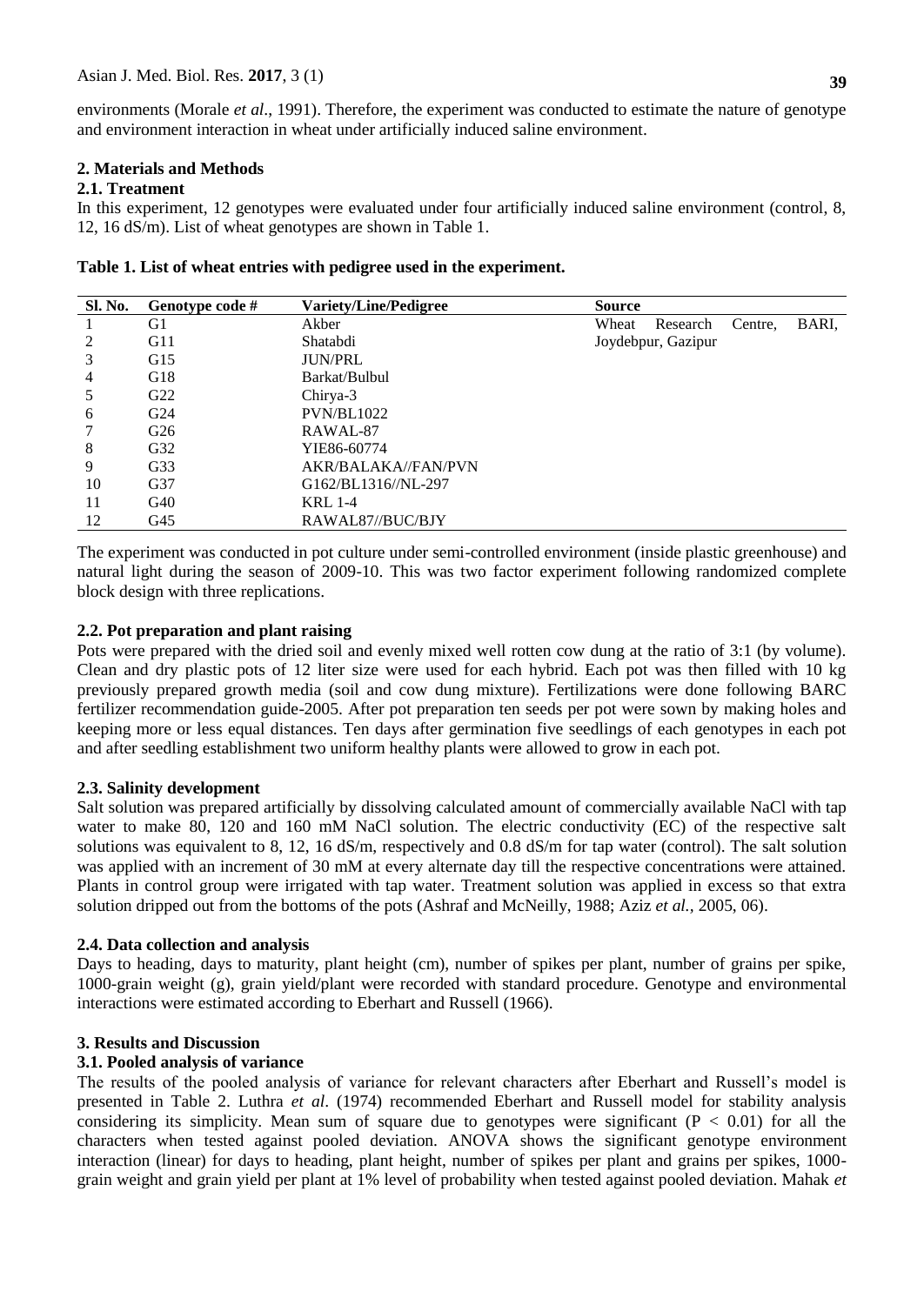*al.* (2002) reported significant genotype-environment interaction (linear) for plant height, while Madariya *et al*. (2001) also observed significant genotype-environment interactions (linear) for grain number per spike, 1000 grain weight and yield. This indicates that the genotypes differed considerably with respect to their stability in different environments (salinity levels). Both the environment (linear) and genotype x environment (linear) components of variation for stability were also significant indicating that prediction of the genotypes on the environment appeared feasible for all the characters. The variance due to pooled deviation was significant for only days to heading. This suggest that the genotypes fluctuated significantly from their respective linear path of response to environments as well as considerable genetic diversity among the materials for days to heading. Mean square due to pooled deviation was not significant for all characters except days to heading which indicated that the major components of differences in stability for these characters was due to the linear regression and not the deviation from linear function (Ghose and Das, 1981; Ahmed and Khatum, 1996; Hossain *et al.,* 2004).

# **3.2. Stability and response parameter**

The mean performance of individual genotypes along with their estimated stability parameters for yield and its contributing characters are presented in Table 3 and Table 4. The results were discussed character wise as follows:

## **3.2.1. Days to heading**

For days to heading, early to medium flowering type are generally preferred i.e. negative phenotypic index (Pi) is desirable. Seven genotypes such as G1, G15, G18, G24, G26, G33 and G40 to be desirable for this character. A genotype with larger bi value indicates its highest degree of response to environmental changes. In the study genotyped G22, G26, G32, and G45 was very sensitive to changes of environments. The genotypes G1, G15, G18, G22, G24, G26, G40 and G45 showed significant  $S^2$ di values which indicate that they were more affected by the environmental fluctuations i.e. performance of these genotypes were unpredictable. Genotype G45 had both bi and  $S<sup>2</sup>$ di significant, indicating high genotype x environment interaction for this trait. Genotypes G11, G33, G37 and G40 however, exhibited non-significant  $S^2$ di values which suggest that the performance among the genotypes were predictable in nature. Among the genotypes, G33 showed bi value of nearly unity (0.771) with non-significant  $S^2$ di and also had the higher negative indices, indicating that the genotype was fairly stable and less sensitive to environmental changes.

## **3.2.2. Days to maturity**

The genotype environment interaction (linear) was non-significant for days to maturity. Genotypes G18, G24, G26, and G32 had the negative phenotypic indices, therefore, they are desirable genotypes with early maturity. Genotypes G11, G22, G24, G33, G37 and G45 showed bi value higher than the unity, indicating their suitability only for favorable environmental condition Genotype G15, G33, G37, and G40 exhibited significant  $S^2$ di, thus prediction of their performance over environments would be not authentic. The rest of the genotypes showed non-significant  $S^2$ di values, therefore, their performance was predictable in nature. Genotype G1 possessed the regression coefficient (bi) value were close to unity with non-significant  $S^2$ di and genotypes G32 and G18 had the higher negative phenotypic indices with non-significant  $S^2$ di values, indicating that they were to be more or less stable for this trait. Based on all the three estimates of stability parameters (negative phenotypic index, bi value close to unity and non-significant  $S^2$ di value) into consideration, it appeared that G32 might be regard as suitable genotype among the all.

## **3.2.3. Plant height**

Genotype G33 had the highest phenotypic index ( $Pi = 8.56$ ) and G45 the lowest (-8.36). Genotypes G11, G15, G24, G37, and G40 exhibited positive Pi values (p>0) which might be expected to be able to exploit the most favourable environments. The genotype (G45) showed combined response to bi and  $S^2$ di values suggesting that both linear and non-linear components were responsible for significant G X E interaction. Due to significant S<sup>2</sup>di, genotypes G11 G22, and G45 are unstable and as such prediction across the environment would not be possible. Considering all the three stability parameter it is observed that G1 and G26 were the most stable as they fulfilled the requirement, i.e. bi  $\approx 1$  and  $S^2 di \approx 0$ .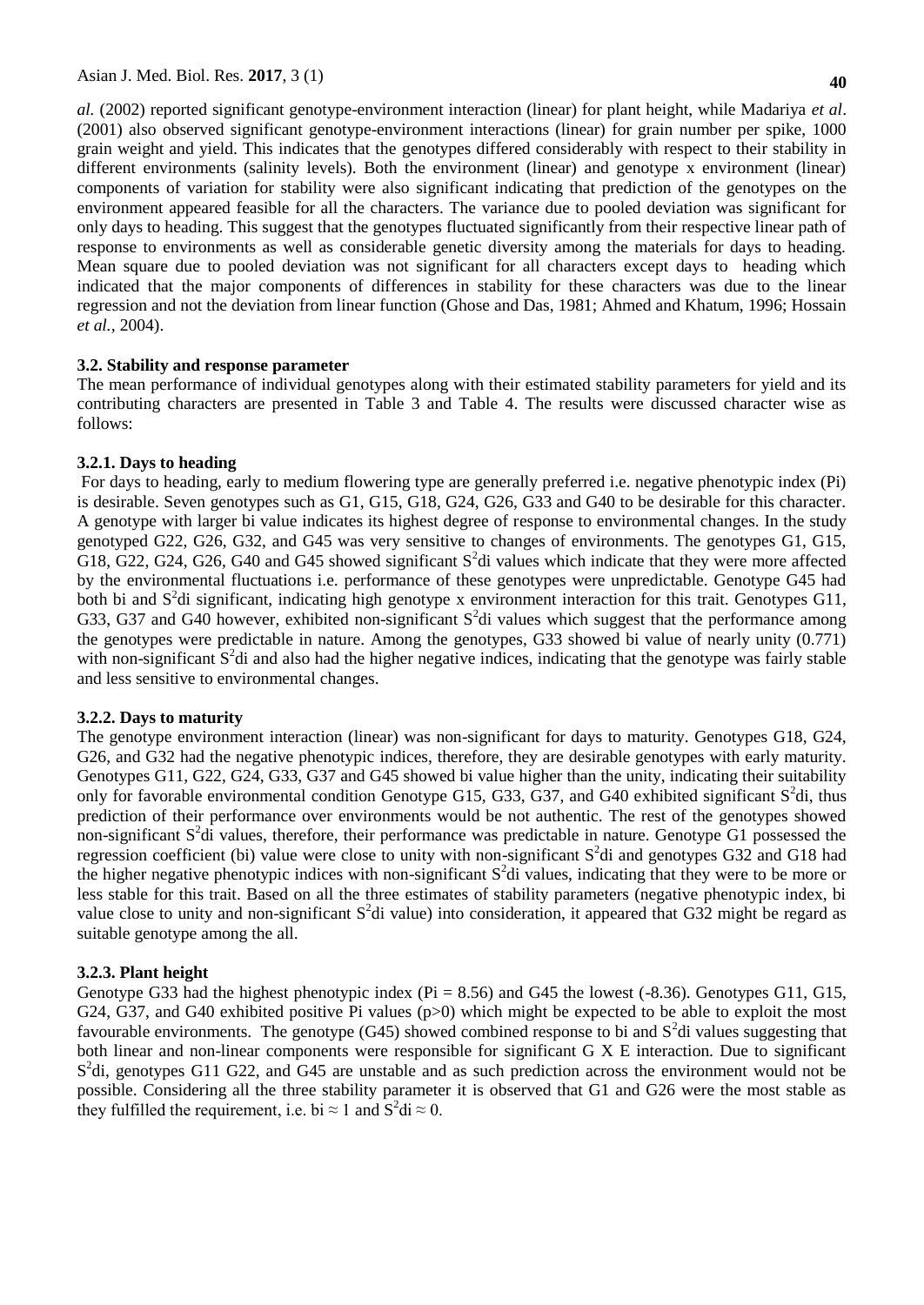**41**

| df<br><b>Items</b> |           | <b>Days</b><br>to<br>maturity | <b>Plant</b><br>height (cm) | Spikes/<br>plant<br>(no.) | Grains/<br>plant (no.) | 1000-grain<br>weight $(g)$ | Grain<br>yield<br>(g/plant) |  |
|--------------------|-----------|-------------------------------|-----------------------------|---------------------------|------------------------|----------------------------|-----------------------------|--|
| 11                 | $65.51**$ | $17.71**$                     | 117.49**                    | $3.12**$                  | 73.86**                | 138.47**                   | $8.83**$                    |  |
| 36                 | $3.62**$  | $9.68**$                      | 55.43**                     | $0.74**$<br>$42.32**$     |                        | $41.69**$                  | $3.88**$                    |  |
|                    |           |                               |                             |                           |                        |                            |                             |  |
|                    | $24.35**$ | 193.45**                      | 1571.32**                   | $16.22**$                 | 1184.92**              | 1079.96**                  | $109.76**$                  |  |
| 11                 | $3.58**$  | 3.52                          | $29.56**$                   | $0.74**$                  | 26.99**                | $31.74**$                  | $2.59**$                    |  |
|                    |           |                               |                             |                           |                        |                            |                             |  |
| 24                 | $2.78**$  | 4.85                          | 5.72                        | 0.09                      | 1.74                   | 2.99                       | 0.06                        |  |
|                    |           |                               |                             |                           |                        |                            |                             |  |
| 96                 | 1.20      | 3.96                          | 8.02                        | 0.12                      | 4.07                   | 4.32                       | 0.44                        |  |
|                    |           | <b>Days</b><br>to<br>heading  |                             |                           |                        |                            |                             |  |

**Table 2. Pooled analysis of variance (MS) for genotype X environment interaction for seven economic characters in twelve wheat genotypes.**

and \*\* indicate significant at 5% and 1% level of probability, respectively

**Table 3. Mean performance, phenotypic index (Pi), regression coefficient (bi), deviation from regression (S<sup>2</sup> di) of twelve genotypes of wheat for yield and its components.** 

| Genotype             |       | Days to heading | Days to maturity |          |        |         | <b>Plant height</b> |                |            |             | Number of spikes/plant |          |                |         |                |          |
|----------------------|-------|-----------------|------------------|----------|--------|---------|---------------------|----------------|------------|-------------|------------------------|----------|----------------|---------|----------------|----------|
|                      | Mean  | Pi              | hi               | $S^2$ di | Mean   | Pi      | bi                  | $S^2$ di       | Mean Pi    |             | bi                     | $S^2$ di | <b>Mean Pi</b> |         | bi             | $S^2$ di |
| G1                   | 55.33 | $-2.61$         | 0.388            | $3.87**$ | 102.0  | 0.72    | 0.85                | $-2.68$        | 74.75 0.89 |             | 1.02                   | $-4.96$  | 4.58           | 0.03    | $1.93**$       | $-0.12$  |
| G11                  | 58.83 | 0.89            | 0.160            | $-0.72$  | 102.8  | 1.55    | 1.23                | $-3.93$        | 75.33      | 1.47        | 0.93                   | $4.83**$ | 4.83           | 0.28    | 1.03           | $-0.11$  |
| G15                  | 56.67 | $-1.28$         | 0.192            | $0.99**$ | 102.0  | 0.72    | 0.93                | $17.03**75.08$ |            | 1.22        | 1.38                   | $-7.01$  | 3.38           | $-1.18$ | 1.54           | $0.01*$  |
| G18                  | 51.67 | $-6.28$         | $-0.064$         | $2.24**$ | 97.75  | $-3.54$ | $-0.01$             | $-1.48$        | 69.33      | $-4.53$     | 1.33                   | $-3.36$  | 3.58           | $-0.97$ | $1.63*$        | $0.04*$  |
| G22                  | 63.00 | 5.06            | 1.643            | $4.07**$ | 102.9  | 1.63    | 1.32                | $-0.82$        |            | 70.83 -3.03 | 0.98                   | $6.35**$ | 4.29           | $-0.26$ | 1.30           | $-0.03$  |
| G <sub>24</sub>      | 53.08 | -4.86           | 0.648            | $0.64**$ | 99.83  | $-1.45$ | 1.60                | $-2.85$        | 78.17      | 4.31        | 0.51                   | $-7.99$  | 5.92           | 1.37    | $-0.35**0.03*$ |          |
| G <sub>26</sub>      | 57.17 | $-0.78$         | 2.053            | $0.36**$ | 100.6  | $-0.70$ | 0.66                | $-3.22$        | 69.08      | $-4.78$     | 1.00                   | $-6.77$  | 3.92           | $-0.64$ | 1.17           | $-0.04$  |
| G <sub>32</sub>      | 64.25 | 6.31            | 2.888            | $-0.62$  | 97.17  | $-4.12$ | 0.55                | $-1.42$        | 67.25      | $-6.61$     | 1.39                   | $-5.71$  | 3.96           | $-0.60$ | $1.60**$       | $-0.08$  |
| G33                  | 56.00 | $-1.94$         | 0.771            | $-0.80$  | 102.0  | 0.72    | 1.41                | $5.43**$       | 82.42 8.56 |             | $-0.02$                | $-0.94$  | 5.86           | 1.32    | $-0.10**-0.04$ |          |
| G37                  | 64.08 | 6.14            | 0.443            | $-0.24$  | 102.9  | 1.63    | 1.43                | $4.11**$       | 78.33      | 4.47        | 1.16                   | $-1.29$  | 4.33           | $-0.22$ | $0.80**$       | $0.17**$ |
| G40                  | 57.25 | $-0.69$         | $-0.858$         | $7.54**$ | 101.4  | 0.13    | 0.73                | $1.41**$       | 80.25      | 6.39        | 0.14                   | $-6.76$  | 5.79           | 1.24    | 0.10           | $-0.12$  |
| G45                  | 58.00 | 0.06            | $3.737*$         | $1.63**$ | 104.0  | 2.72    | 1.31                | $-0.97$        | 65.50      | $-8.36$     | $2.19**$               | $5.30**$ | 4.17           | $-0.39$ | 1.36           | $-0.12$  |
| Mean                 | 57.94 |                 |                  |          | 101.29 |         |                     |                | 73.86      |             |                        |          | 4.55           |         |                |          |
| SE of mean<br>and bi | 1.18  |                 | 1.17             |          | 1.56   |         | 0.55                |                | 1.70       |             | 0.22                   |          | 0.21           |         | 0.25           |          |

\* and \*\* indicate significant at 5% and 1% level of probability, respectively

**Table 4. Mean performance, phenotypic index (Pi), regression coefficient (bi), deviation from regression (S<sup>2</sup> di) of twelve Genotypes of wheat for number of grains per spike, 1000-grain weight and grain yield per plant.**

| Genotype             |             |                              | Number of grains/spike |           | 1000-grain weight |          |           |           |       | Grain yield (g/plant) |           |          |  |  |
|----------------------|-------------|------------------------------|------------------------|-----------|-------------------|----------|-----------|-----------|-------|-----------------------|-----------|----------|--|--|
|                      | <b>Mean</b> | $S^2$ di<br>Pi<br>Mean<br>bi |                        | Pi        | $S^2$ di<br>bi    |          | Mean      | Pi        | bi    | $S^2$ di              |           |          |  |  |
| G1                   | 28.458      | $-8.628$                     | 0.913                  | $-3.280$  | 34.958            | $-5.226$ | 0.997     | $-3.297$  | 5.518 | $-0.228$              | $1.407**$ | $-0.397$ |  |  |
| G11                  | 36.633      | $-0.453$                     | 0.961                  | $1.623**$ | 44.717            | 4.533    | 0.874     | $-3.311$  | 6.345 | 0.600                 | $0.914**$ | $-0.387$ |  |  |
| G15                  | 33.733      | $-3.353$                     | $1.820**$              | $0.093*$  | 35.317            | $-4.867$ | $1.387*$  | $-4.282$  | 5.019 | $-0.726$              | $1.342**$ | $-0.393$ |  |  |
| G18                  | 36.617      | $-0.469$                     | $1.683**$              | $-3.950$  | 34.183            | $-6.001$ | $1.496*$  | $-3.745$  | 3.671 | $-2.075$              | 1.096     | $-0.429$ |  |  |
| G22                  | 35.025      | $-2.061$                     | 0.987                  | $-3.048$  | 36.750            | $-3.434$ | 0.759     | 8.380**   | 6.166 | 0.420                 | $0.968**$ | $-0.357$ |  |  |
| G <sub>24</sub>      | 42.700      | 5.614                        | 0.274                  | $-3.002$  | 48.625            | 8.441    | 0.283     | $-0.159$  | 7.458 | 1.713                 | $-0.061$  | $-0.396$ |  |  |
| G <sub>26</sub>      | 36.325      | $-0.761$                     | 0.982                  | $-2.793$  | 39.958            | $-0.226$ | $1.679**$ | $-1.121$  | 3.727 | $-2.019$              | $1.382**$ | $-0.334$ |  |  |
| G32                  | 34.775      | $-2.311$                     | $1.671**$              | $-2.484$  | 31.792            | $-8.392$ | $1.747**$ | $-3.789$  | 4.589 | $-1.156$              | 1.598**   | $-0.256$ |  |  |
| G33                  | 42.558      | 5.472                        | 0.310                  | $-4.063$  | 50.108            | 9.924    | 0.499     | $2.812**$ | 7.708 | 1.962                 | $0.567**$ | $-0.408$ |  |  |
| G37                  | 39.092      | 2.006                        | 0.888                  | $-1.566$  | 41.525            | 1.341    | $1.088**$ | $-3.953$  | 5.318 | $-0.427$              | $1.127**$ | $-0.400$ |  |  |
| G40                  | 43.375      | 6.289                        | 0.387                  | $-3.676$  | 44.567            | 4.383    | $-0.208$  | $-1.238$  | 8.232 | 2.486                 | 0.151     | $-0.354$ |  |  |
| G45                  | 35.742      | $-1.344$                     | 1.124                  | $-1.800$  | 39.708            | $-0.476$ | $1.400**$ | $-2.275$  | 5.195 | $-0.550$              | $1.508**$ | $-0.429$ |  |  |
| Mean                 | 37.07       |                              |                        |           | 40.19             |          |           |           | 5.75  |                       |           |          |  |  |
| SE of mean and<br>bi | 0.93        |                              | 0.13                   |           | 1.22              |          | 0.18      |           | 0.17  |                       | 0.08      |          |  |  |

\* and \*\* indicate significant at 5% and 1% level of probability, respectively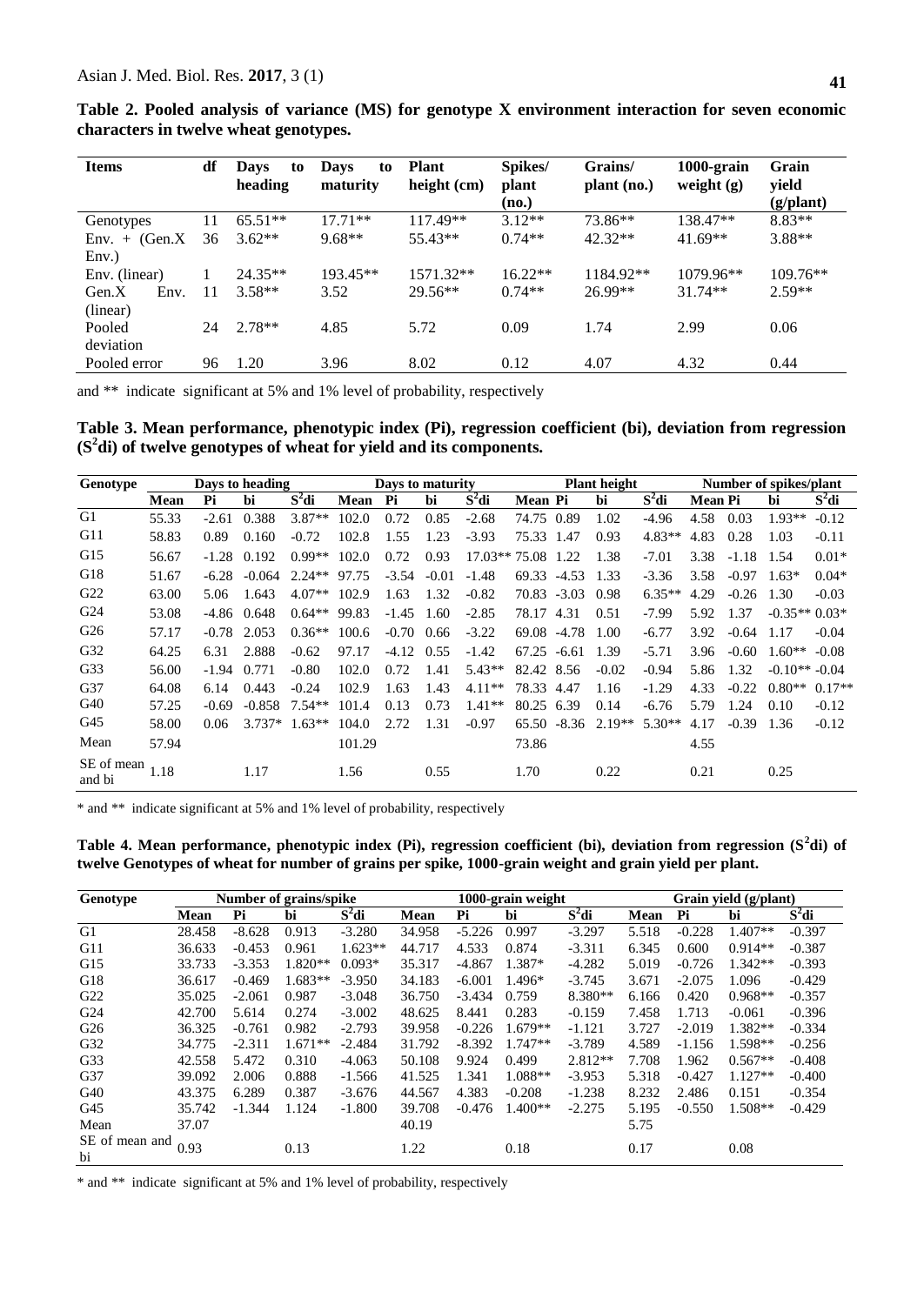#### **3.2.4. Number of spikes per plant**

Genotypes G1, G11, G24, G33 and G40 had positive phenotypic indices, therefore they were desirable for this character G1, G32, and G33 showed significant linear component (bi significant and  $S<sup>2</sup>$ di non-significant) for spikes/plant. Such a linear response is predictable. Both the regression coefficient (bi) and deviation from regression  $(S^2d)$  were non-significant for G11, G22, G26, G40 and G45. So these genotypes are stable for both favorable and unfavorable environments. Genotype G40 had the lowest bi value  $(0.01)$  with non-significant  $S^2$ di values indicates the genotype was suited only for poor environmental condition. Talking all the three stability parameter genotype G11 considered as stable and desirable for number of spikes per plant.

## **3.2.5. Number of grains per spike**

This trait is considered to have higher variation due to variable size of spikes for most of the varieties/genotypes of wheat. The genotypes G24, G33, G37 and G40 exhibited positive phenotypic indices, so these genotypes were desirable for this character. G15, G18, G32 and G45 tended to be responsive to change in environments as affirmed by their high bi values (1.82, 1.68, 1.67 and 1.12, respectively). These genotypes could be exploited favorable environment. The genotypes G33 and G40 with lower bi values (0.3 and 0.39, respectively) can be considered less responsive than that of the previous four genotypes. The genotypes G11 and G15 had the significant  $S^2$ di values, therefore, performance of these genotypes were somewhat unpredictable. Again the genotypes G15 showed combined linear and non-linear sensitivity indicating that both linear and nonlinear components were responsible for significant G X E interactions. While the genotypes G18 and G32 had significant bi values with non- significant  $S^2$ di values indicating that genotypes are responsive and stable to favorable environment (bi >1). Considering all the three stability parameters, G37 having bi  $\approx 1$  an S<sup>2</sup>di  $\approx 0$  was most stable and desirable genotypes.

#### **3.2.6. 1000-grain weight**

This character is important as to indicate the size of the seed. The phenotypic indices of G11, G24, G33, G37 and G40 were positive. This indicates that these genotypes had 1000-grain weight higher than the average and are desirable. The genotype G15, G18, G26, G32, G37 and G45 exhibited higher bi values (bi  $>1$ ) and were suitable only for highly favorable environments. All the others genotypes gave low bi values and thus indicated better performance to average environmental condition. The regression coefficient of genotypes G15, G18, G26, G32, G37 and G45 were also significantly different from unity with non-significant  $S^2$ di values demonstrating their responsiveness to changing environments, which suggested that the performances of these genotypes were predictable in nature. All the other genotypes had the bi values, which were not significantly differed from unity. The genotypes G22 and G33 showed significant  $S^2$ di values with non-significant bi values which indicate that they are more affected by the environmental fluctuations i.e. performance of these genotypes over environments (salinity level) were unpredictable. Considering all the three parameters (Pi, bi and  $S^2$ di), the genotype G11 was found most stable among all the genotypes having bi value near to unity with non-significant S<sup>2</sup>di value.

## **3.2.7. Grain yield per plant**

The most predictive parameter was the phenotypic index (Pi) of the individual genotypes. The genotypes G11, G22, G24, G33 and G40 exhibited positive Pi value. So these were desirable for this trait while the same for others were negative and therefore, are not desirable. However, it was the highest in  $G_40$  (Pi=2.49) while the lowest in G18 (Pi=-2.08). The genotype G32 showed the highest bi value (bi=1.6<sup>\*\*</sup>) with non-significant S<sup>2</sup>di value, demonstrating their responsiveness to changing environments, which suggested that, the performance of the genotype was predictable in nature and was suited only for highly favorable environments. But the genotype G33 exhibited lower bi value (bi=0.57<sup>\*\*</sup>) with non-significant  $S^2$ di value indicating that this genotype was less responsive to environmental changes and were suited only for poor environments. All the genotypes possessed non-significant  $S^2$ di values, indicating that their performance was predictable. Based on all the three stability parameters into consideration, it was observed that G11, G22 and G37 having bi ≈1 and S2di≈0 were most stable and desirable genotypes with reasonable good yield among the all.

## **4. Conclusions**

Considering all the three stability parameter, genotype G11 was found most stable among all the genotypes for grain weight of wheat. The genotypes G11, G22, G24, G33 and G40 were most desirable for yield per plant. The genotype G32 showed more responsiveness to changing environment and was suited only for highly